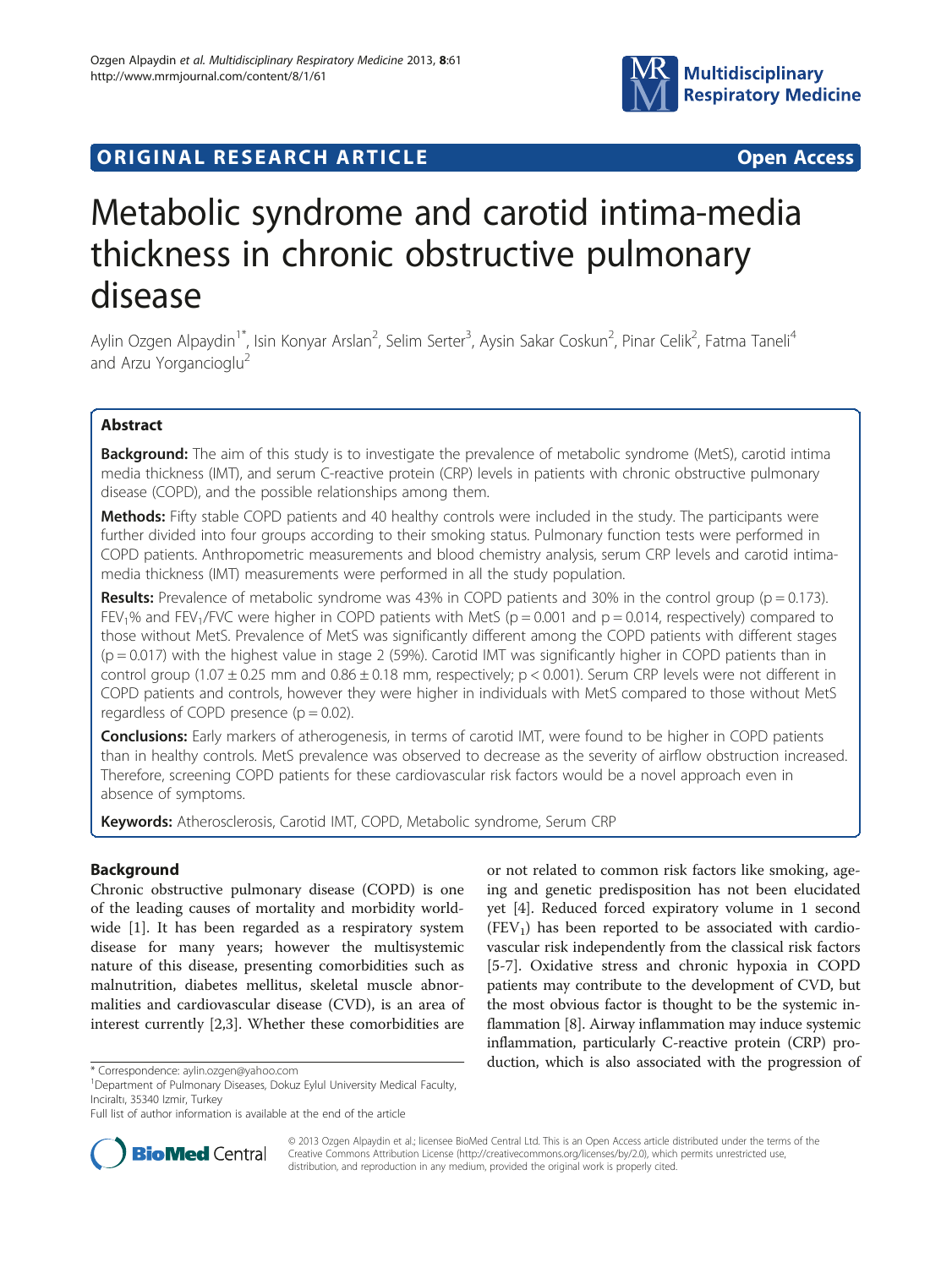atherosclerosis [[9,10](#page-7-0)]. Furthermore, atherosclerosis has been reported to be related to COPD [[11](#page-7-0)] and metabolic syndrome (MetS) [[12\]](#page-7-0). Carotid atherosclerosis strongly correlates with coronary atherosclerosis [[13](#page-7-0)] and carotid intima-media thickness (IMT) measured by carotid doppler ultrasound is an effective, validated method for evaluating carotid atherosclerosis [\[14,15\]](#page-7-0).

Metabolic syndrome (MetS) is defined as a cluster of components associated with excessive adiposity due to overnutrition and sedentary life style. These components are abdominal obesity, insulin resistance, dyslipidemia and increased blood pressure [[16\]](#page-7-0). CVD risk is increased by 2 times [\[17](#page-7-0)], whereas type 2 diabetes mellitus (DM) is increased by 5 times in MetS [[18\]](#page-7-0). The components of the metabolic syndrome have been observed more frequently in COPD patients respect to controls and MetS risk was reported to be increased in individuals with airflow obstruction [[19](#page-7-0),[20](#page-7-0)].

In the light of the above mentioned observations, this study aims to investigate the common cardiovascular risk factors like MetS, carotid IMT - as an indicator of carotid atherosclerosis - and CRP levels and the relationships between these parameters in COPD patients. The measurement of carotid IMT and the diagnosis of MetS may enable us to use these parameters in COPD patients to predict atherosclerosis and CVD, pathological conditions that can seriously affect the outcome.

# Methods

#### Study design

Between April 2009 and April 2010, 65 consecutive COPD patients, who referred to our pulmonary diseases outpatient clinic and 50 age matched healthy controls from family members of hospitalized patients, were screened for study eligibility. Out of them, 50 COPD patients and 40 healthy controls were recruited, while 25 additional candidates were excluded on the basis of the inclusion and exclusion criteria. Inclusion criteria for COPD patients were; age > 50 years and stable state (no exacerbations and no medication change in the last 6 weeks). COPD diagnosis was based on a history of smoking more than 20 pack/years and a  $FEV<sub>1</sub>$  forced vital capacity (FVC) ratio of less than 70% 20 min after salbutamol administration [\[1](#page-7-0)]. Inclusion criteria for the control group were: age > 50 years, absence of COPD as confirmed by history and physical and/or spirometric evaluation. Exclusion criteria for both COPD and control groups were: presence of an inflammatory comorbidity (e.g. inflammatory bowel diseases, rheumatologic diseases, vasculitis), acute infections, respiratory diseases other than COPD, history of coronary heart disease and/ or decompensated cardiovascular disease and uncontrolled diabetes mellitus. The study was approved by the human-research review board of Celal Bayar University and all participants gave a written informed consent. The study population was grouped according to patients' smoking status as follows: smoker COPD group  $(n = 33)$ ; non-smoker COPD group (n = 17); smoker control group  $(n = 21)$ ; and non-smoker control group  $(n = 19)$ .

Demographic features, medical history, comorbidities and smoking status of the study population were recorded. Non-smokers were defined as never smokers or ex smokers. The patients with a history of less than 10 years of smoking or who quitted smoking at least 20 years before were accepted as ex smokers. Blood pressure, weight, height, and waist circumference measurements were performed. Venous blood samples were obtained for the analysis of serum CRP level. Bilateral carotid arterial Doppler ultrasonograpy was performed for the measurement of carotid IMT. COPD patients also underwent pulmonary function tests.

## Anthropometric measurements

The height and weight of the study population were measured in light indoor clothes and without shoes [\[21](#page-7-0)]. Body mass index (BMI) was calculated as described previously [\[22](#page-7-0)]. Waist circumference was determined by a single observer using a tapeline at the midpoint between the lowest rib and the iliac crest [\[23](#page-7-0)].

#### Blood pressure measurement

Blood pressure was measured by a digital sphygmomanometer (Omron M2 Compact, Omron, Japan) after 10 minutes of resting according to the American Heart Association's recommendations [[24\]](#page-7-0). The mean of the last three measurements was recorded.

#### Blood biochemistry

After an overnight fasting, venous blood sample (10 ml) was obtained. Serum glucose, triglyceride and highdensity lipoprotein (HDL)-cholesterol levels were measured with standard methods using a chemical analyzer (Beckman Coulter UnicelDxC 800 Synchron Clinical System, USA).

# Evaluation of metabolic syndrome

Metabolic syndrome was defined as abdominal obesity (defined as a waist circumference of 95 cm in males and 80 cm in females) plus any two of the four following criteria:

- (1)increased blood pressure (130/85 mmHg);
- (2)insulin resistance (fasting plasma glucose (FPG) ≥ 100 mg);
- (3) increased triglyceride levels ( $\geq 150$  mg/dl);
- (4)reduced HDL–cholesterol level (< 40 mg/dl for men, < 50 mg/dl for women) according to the International Diabetes Federation (IDF) criteria [\[16\]](#page-7-0).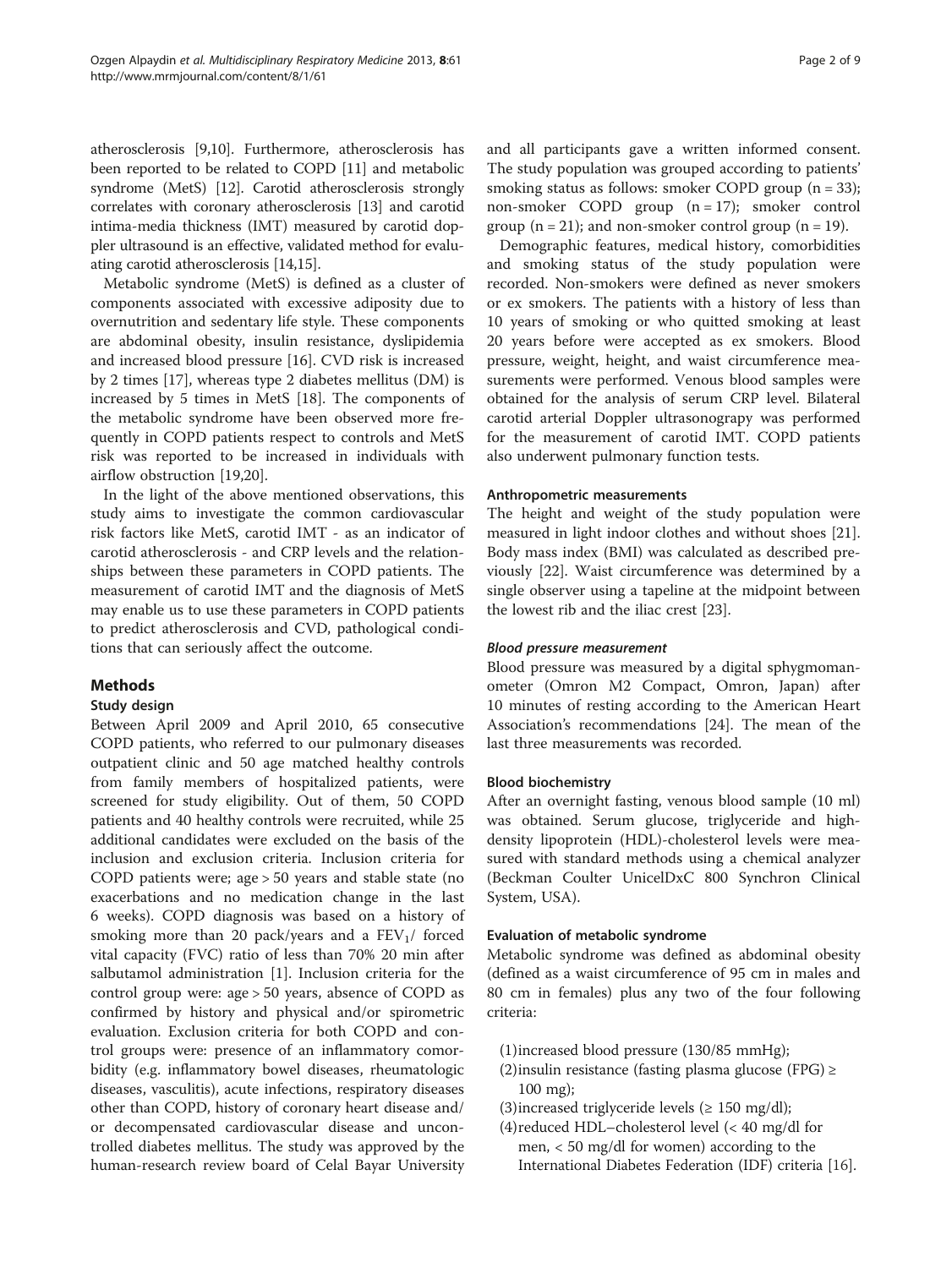Participants who already were on anti-hypertensive drugs or oral hypoglycemic agents/insulin were regarded as meeting the criteria.

#### Measurement of the serum CRP level

Venous blood samples were centrifuged and the sera were stored at −20 C. Serum CRP levels were assessed using an analyzer (Immulite 2000, Diagnostic Products Corporation DPC Los Angeles, CA, USA) by solid-phase chemiluminescenceimmunometric assay method with original commercial reagents (Immulite 2000, Siemens Healthcare Diagnostics Products Limited Gwynedd, United Kingdom). Intra assay and inter assay coefficients of variation were < 8.7% at different concentrations.

## Pulmonary function tests

Pulmonary function tests were performed using Jaeger Master Screen Pneumo V452I device. FEV<sub>1</sub>, FVC,  $FEV<sub>1</sub>/FVC$  were measured according to the American Thoracic Society criteria [\[25\]](#page-7-0). COPD staging was done according to GOLD 2009 [\[1\]](#page-7-0).

## Measurement of the carotid intima-media thickness

Bilateral carotid arteries were evaluated by a single trained radiologist blind to clinical evaluation using a Bmode ultrasonography (General Electric, Logic 3 Expert Ultrasound) with a 5–10 MHz multi frequency linear probe. The luminal diameters of the bilateral common carotid arteries and internal carotid arteries were measured between the bright internal layers of the parallel vessel walls. Intima-media thickness was defined as the distance between the edge of the luminal echo and media/adventitia layer. All subjects had IMT measurements at the proximal, middle and distal levels of both common carotid arteries. The mean thickness at these three points was calculated for each carotid artery and the highest value was accepted as IMT. Measurements with a focal IMT of 1 mm or greater were defined as increased IMT [\[26\]](#page-7-0).

#### Statistical analysis

The data were expressed as the mean and standard deviation (SD) or the median and interquartile range. The study groups were compared using an unpaired t test and one-way ANOVA for continuous variables and Mann Whitney U-test for variables with non-normal distribution. Chi-square analysis was used for the comparison of categorical data. Univariate correlation analysis between IMT, FEV<sub>1</sub>%, FEV<sub>1</sub>/FVC, serum CRP levels was performed by calculating Pearson's or Spearman's correlation coefficients. Furthermore, a multivariate logistic regression model was utilized to analyze the association between the presence of COPD and MetS. A multivariate linear regression model was utilized to analyze the relationship between the presence of COPD and IMT. These regression models were used to control the potential confounding factors (namely: age, BMI, smoking, hypertension, FPG, triglyceride, HDLcholesterol). Levels of CRP were log-transformed for all analyses. All data were analyzed by SPSS 15.0 software package.  $p \le 0.05$  was considered to be statistically significant.

# Results

## Characteristics of the study population

Demographic, clinical and laboratory features of the COPD patients  $(n = 50)$  and control group  $(n = 40)$  are shown in Table [1](#page-3-0). COPD patients and control group were similar for age, gender, and concomitant diseases. The smoker COPD group and that of smoker controls were not statistically different according to age  $(p = 0.11)$ .

#### Metabolic syndrome

Metabolic syndrome was assessed in 22 patients (44%) in the COPD group and in 12 patients (30%) in the control group  $(p = 0.17)$  (Table [2](#page-3-0)). Comorbidities in the study population were found to have no effect on MetS prevalence.

MetS prevalence was not significantly different among the four groups (Figure [1](#page-4-0)). The highest MetS prevalence was found in GOLD stage 2 (72%), followed by stage 1 and 3 (33% for both), and stage 4 (12%) COPD patients. When the combination of COPD stages 1 and 2 (early stages) was compared with the combination of stages 3 and 4 (late stages), MetS was found more frequent in the early stages compared to the late ones (64% vs 25%, respectively;  $p = 0.006$ ). This finding was further supported by  $FEV<sub>1</sub>%$  and  $FEV<sub>1</sub>/FVC$  data (Figure [2](#page-4-0)). These parameters were higher in patients with MetS than in those without MetS ( $p = 0.001$  for  $FEV_1\%$  and  $p = 0.014$ for  $FEV_1/FVC$ ).

A multivariate-adjusted analysis taking into account all potential confounding factors (i.e. age, BMI, smoking, hypertension, FPG, triglyceride, HDL-cholesterol) revealed that the presence of MetS had no relation with COPD (beta = 1.228,  $p = 0.118$ ).

#### Serum C-reactive protein levels

There were no significant differences in serum CRP levels between COPD and control group  $(p = 0.371)$ (Table [2](#page-3-0)). Moreover, serum CRP levels did not show significant difference between COPD and control smokers  $(p = 0.78)$ . It was also supported by the multivariateadjusted analysis demonstrating no significant association between serum CRP levels and presence of COPD in all study population (beta =  $0.083$ , p =  $0.469$ ). However, serum CRP levels were elevated in the study participants with MetS  $(p = 0.02)$  (Figure [3\)](#page-5-0).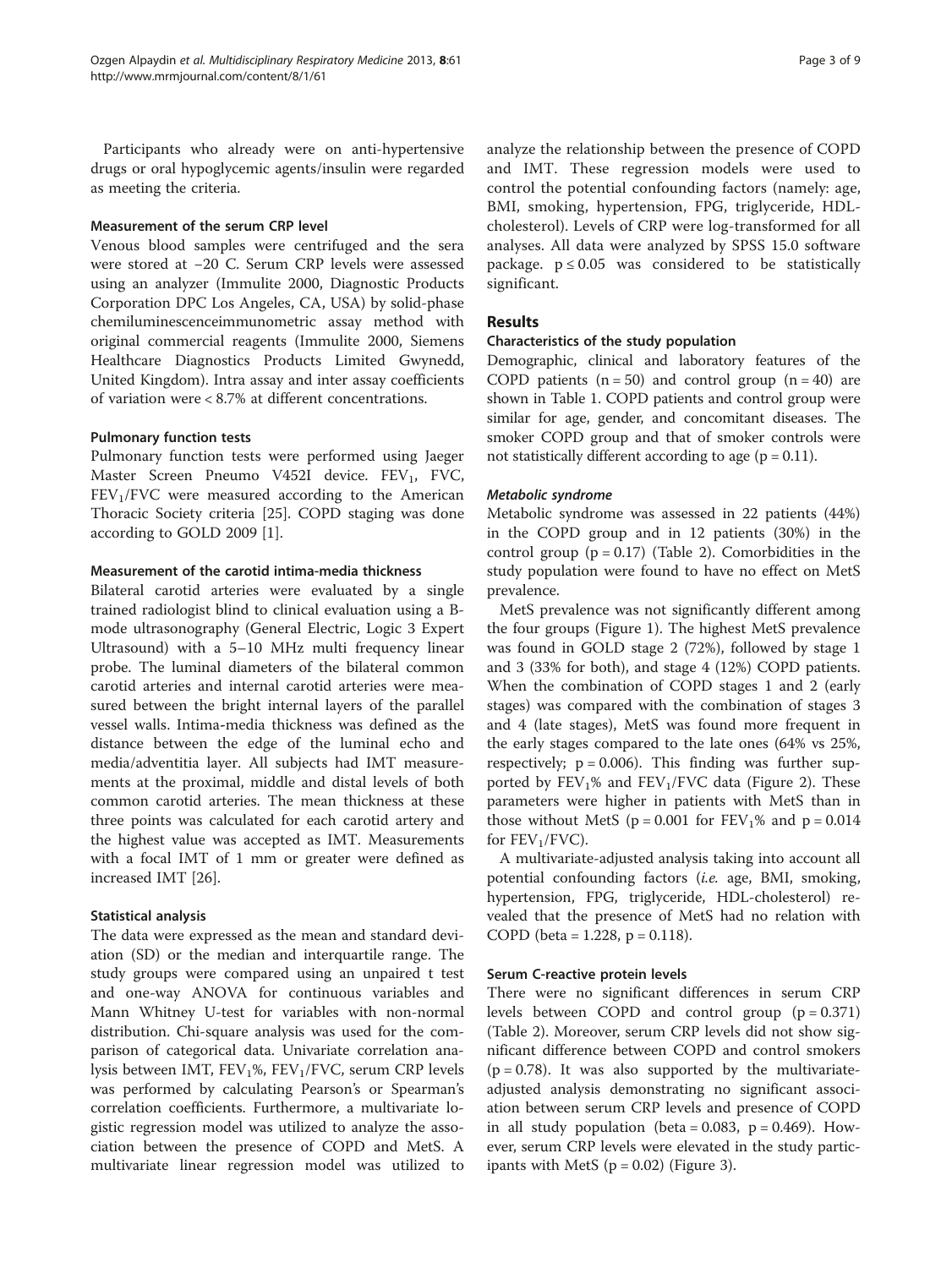<span id="page-3-0"></span>Table 1 Demographic and laboratory parameters of the study population

|                                            | <b>COPD</b><br>group | Control<br>group | p    |
|--------------------------------------------|----------------------|------------------|------|
|                                            | $(n = 50)$           | $(n = 40)$       |      |
| Demographic parameters                     |                      |                  |      |
| Age (year) (mean $\pm$ SD)                 | $61.3 + 6.4$         | $584 + 84$       | 0.08 |
| Gender (male/female) (n)                   | 45/5                 | 34/6             | 0.47 |
| Smokers (n,%)                              | 33 (66%)             | 21 (52%)         | 0.19 |
| Concomitant disease (n,%)                  | 12 (24%)             | 6 (15%)          | 0.29 |
| BMI (kg/m <sup>2</sup> ) (mean $\pm$ SD)   | $272 + 50$           | $27.6 + 4.7$     | 0.74 |
| High BP (BP > 130/85 mmHg) (n,%)           | 22 (44%)             | 15 (38%)         | 0.53 |
| Laboratory parameters                      |                      |                  |      |
| Pulmonary                                  |                      |                  |      |
| $FEV_1$ (%) (mean $\pm$ SD)                | $46.3 + 16.8$        |                  |      |
| $FEV_1$ (L) (mean $\pm$ SD)                | $1.42 + 0.64$        |                  |      |
| FEV <sub>1</sub> /FVC (%) (mean $\pm$ SD)  | $53.0 \pm 9.0$       |                  |      |
| <b>Metabolic</b>                           |                      |                  |      |
| FPG (mg/dL) (mean $\pm$ SD)                | $101.8 \pm 23.0$     | $93.0 + 10.8$    | 0.02 |
| HDL-cholesterol (mg/dL)<br>(mean $\pm$ SD) | $42.7 \pm 11.5$      | $40.5 + 9.7$     | 0.33 |
| Triglyceride (mg/dL)<br>(median and IQR)   | 90.5 (52.0)          | 117.0 (84.2)     | 0.05 |

BMI Body mass index, BP blood pressure, COPD Chronic obstructive pulmonary disease, FPG Fasting plasma glucose,  $FEV<sub>1</sub>$  Forced expiratory volume in 1 second, FVC Forced vital capacity, HDL-cholesterol High-density lipoprotein- cholesterol.

#### Carotid intima-media thickness

COPD group had a statistically significant thicker carotid IM compared to controls  $(p < 0.001)$  (Table 2). Mean IMT was found to be increased in the smoker COPD group compared to smoker controls  $(p = 0.006)$ . When all subjects were included in the analysis, IMT was correlated with age  $(r = 0.371, p < 0.001)$ , but not with disease stage,  $FEV<sub>1</sub>%$  or serum CRP levels. In COPD patients with MetS, IMT did not show a significant increase compared to COPD patients without MetS  $(1.11 \pm 0.24 \text{ mm vs. } 1.04 \pm 0.26 \text{ mm}; \text{ p = } 0.34)$ . Another important finding was that there was no significant difference

Table 2 Metabolic syndrome prevalence, serum CRP levels and carotid intima-media thickness in the study population

|                                  | <b>COPD</b><br>group | Control<br>group | р     |
|----------------------------------|----------------------|------------------|-------|
|                                  | $(n = 50)$           | $(n = 40)$       |       |
| MetS prevalence (n,%)            | 22 (44%)             | 12 (30%)         | 0.17  |
| Serum CRP (mg/dl) (median-IQR)   | $222 - 543$          | 1.08-3.42        | 0371  |
| Carotid IMT (mm) (mean $\pm$ SD) | $107 + 025$          | $0.86 + 0.18$    | 0.001 |

COPD Chronic obstructive pulmonary disease, CRP C reactive protein, IMT Intima-media thickness, MetS Metabolic syndrome.

between IMT values of participants with MetS and without MetS  $(1.01 \pm 0.25 \text{ mm} \text{ vs } 0.95 \pm 0.24 \text{ mm}; \text{ p} = 0.20).$ 

A multivariate-adjusted analysis showed that in all the study population IMT had a positive correlation with COPD (beta =  $0.151$ , p =  $0.020$ ). Among the potential confounding factors, age and BMI were also positively correlated with IMT (beta =  $0.008$ , p =  $0.020$  and beta =  $0.011$ , p =  $0.029$ , respectively). Other factors (*i.e.* age, smoking, hypertension, FPG, triglyceride, HDLcholesterol) had no significant association with IMT.

A multivariate-adjusted analysis of the correlation between MetS and IMT in all study population, and in COPD patients separately, did not demonstrate a significant association.

#### Discussion

COPD is known to be associated with comorbidites that account for more than 50% of the health costs related to COPD [[27\]](#page-7-0). Therefore, it is important to evaluate the patients with COPD for systemic manifestations, especially for CVD. Possible explanations of the high cardiovascular morbidity and mortality observed in COPD patients are high smoking prevalence, diet and sedentary life style. Even in absence of a smoking history,  $FEV<sub>1</sub>$ was reported to be correlated with cardiovascular risk [[8\]](#page-7-0). Metabolic syndrome has been defined as a component of systemic inflammatory syndrome and combination of cardiovascular disease risk factors [\[28](#page-7-0)]. In this study we investigated the prevalence of cardiovascular comorbidities such as MetS and atherosclerosis as well as their association with systemic inflammation in a group of COPD patients. We found a relatively high MetS prevalence in COPD patients; however this was close to the prevalence observed in controls without airway obstruction. On the other hand, carotid IMT as an atherosclerosis marker was observed to be increased in COPD patients with respect to controls.

Lam et al. have measured spirometric parameters and fasting metabolic markers in 7,358 adults older than 50 years and they found a  $FEV<sub>1</sub>/FVC$  value at lower normal limit in 6.7% and MetS in 20% of the participants. MetS risk was determined to be greater in patients with airflow limitation than in controls when other factors were adjusted (OR = 1.47 95% CI: 1.12-1.92) [[20\]](#page-7-0). Prevalence of MetS was 23.7% in general population according to NCEP: ATP III criteria, 25.1% according to World Health Organization (WHO) and 39.1% according to IDF criteria in the analyses of NHANES cohorts [[29,30\]](#page-7-0). In our country, MetS prevalence was reported to be approximately 28–32.2% in men and 39.6-45% in women [[31,32](#page-7-0)]. We observed the prevalence of MetS was 44% in COPD patients and 30% in the control group according to IDF criteria, however this finding was not statistically significant ( $p = 0.173$ ). Considering the predominance of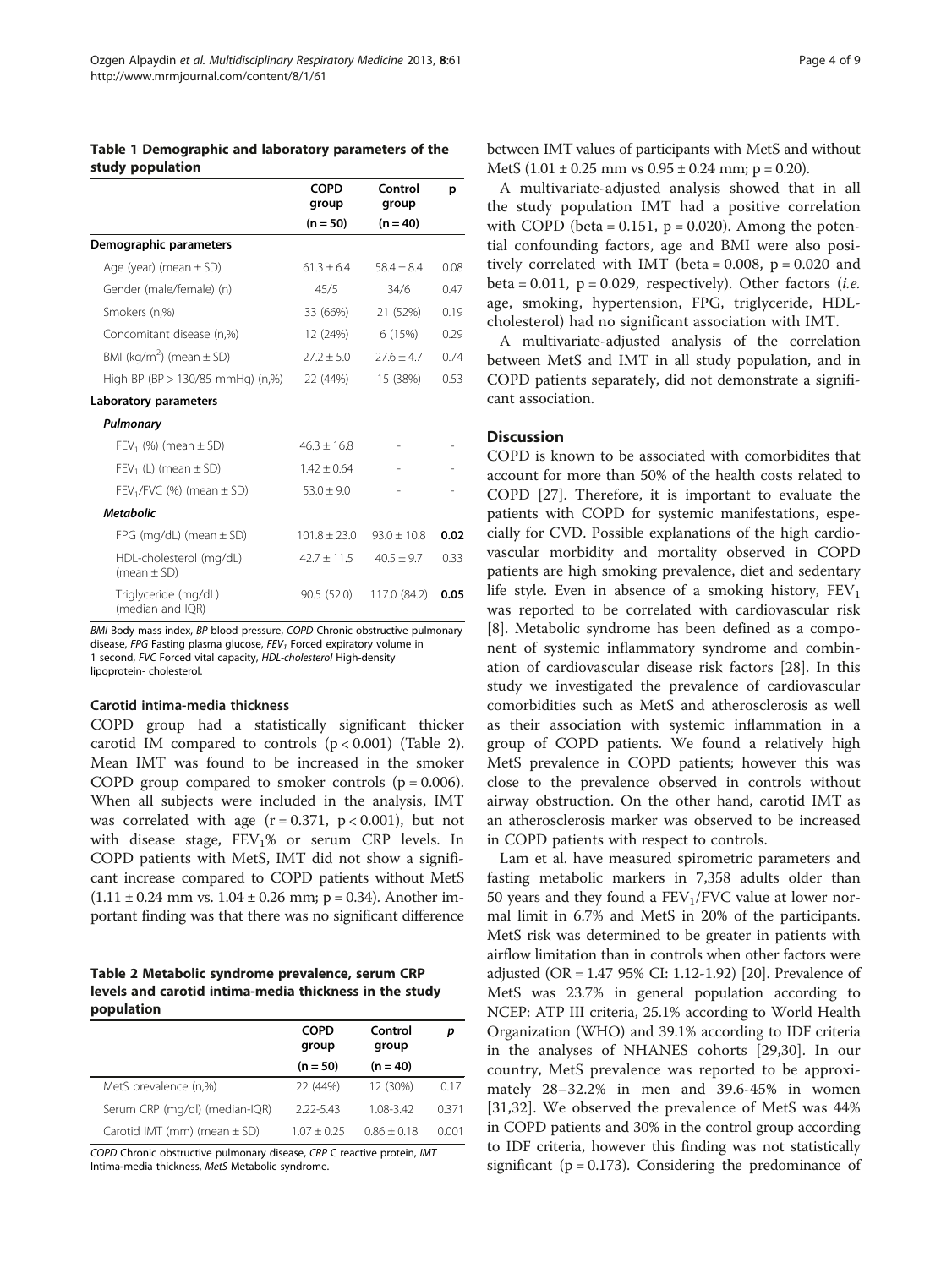<span id="page-4-0"></span>

male population in our study, the prevalence of MetS found in the control group is compatible with the previously reported male frequency of this syndrome in our country. The high prevalence we observed in COPD patients might be highlighted by further studies, including larger number of patients, to investigate the association between MetS and airway obstruction and demonstrate a significant risk of MetS in COPD. Similarly to our results, MetS diagnosis among a small group of participants (38 COPD patients, 34 controls) attending a cardiopulmonary rehabilitation program has been reported in 47% of COPD patients and in 21% of controls and the difference was significant [\[19\]](#page-7-0). Watz et al. have investigated 170 COPD patients and 30 with chronic bronchitis and normal spirometry and found an overall MetS prevalence of 47.5%., while it was 53% in chronic bronchitis, and 50%, 53%, 37% and 44% in COPD stages 1, 2, 3, and 4,

respectively. They have also shown high hs-CRP levels in patients with MetS [\[33](#page-7-0)]. In our study we found significantly different MetSprevalences in COPD patients at different stages ( $p = 0.017$ ). The highest prevalence was observed in stage 2 (59%) patients, and the lowest one in those at stage 4 (4.5%), thus MetS was more frequent in the early stages of the disease  $(p = 0.006)$ . However, the number of patients in the different GOLD stages was not homogeneous and most patients were at stage 2 in our study population. In addition, inour study, patients established to have MetS had higher  $FEV<sub>1</sub>%$  (55% vs. 40%) and CRP values (53 vs. 40 mg/dl) similarly to the study by Watz [[34](#page-7-0)]. MetS is mostly diagnosed in obese patients, whereas cachexia is common in patients with advanced COPD, and this may be the reason why MetS was found more frequently in the early stages of the disease. When the participants were analyzed according to their smoking

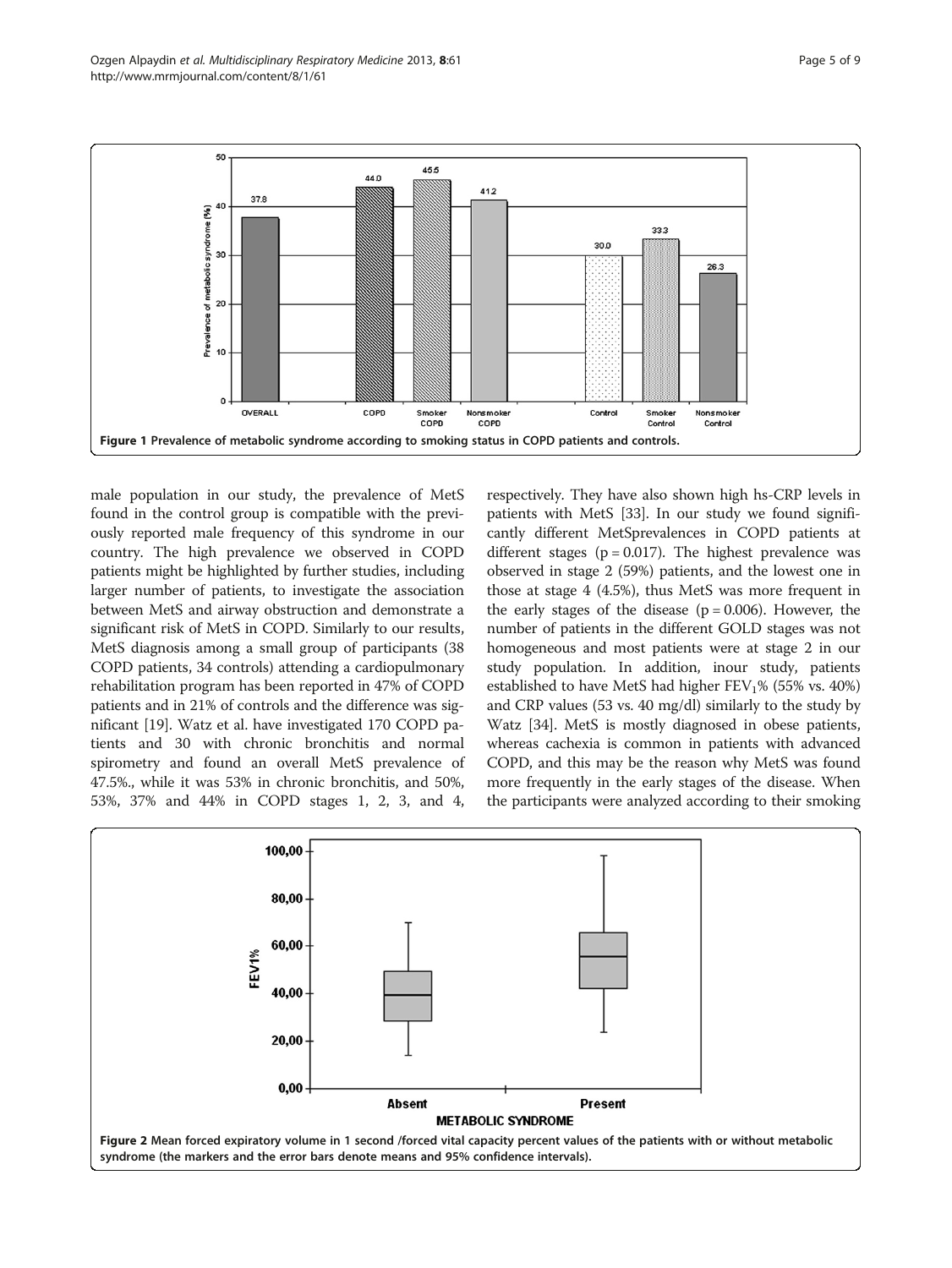<span id="page-5-0"></span>

status, we found no differences in MetS frequency between COPD and control groups.

Serum CRP concentration has been proposed as a biomarker of systemic inflammation and was reported to be increased in almost all chronic diseases [\[34](#page-7-0)]. Besides, increased serum CRP concentration has been considered a causal factor of atherogenesis [[35](#page-7-0)]. In the present study we investigated the CRP levels in COPD patients and in controls, as well as the relationships between serum CRP levels, MetS and carotid IMT in COPD patients. We were unable to see the expected difference of serum CRP levels in COPD patients compared to control group. This might be due to the small number of study subjects as well as to the similar characteristics of study and control individuals like the observed insignificant difference in MetS prevalence. Another important result of our study was that there was no correlation between serum CRP levels and carotid IMT. On the other hand, serum CRP levels were significantly higher in the study participants with MetS compared to those without MetS, regardless of COPD presence. This may suggest that systemic inflammation may be more pronounced in MetS whether it associates with COPD or not.

Mechanisms underlying the association between atherosclerosis and COPD have not been clarified yet. However, chronic systemic inflammation, hypercoagulability, platelet activation, and oxidative stress are the possible important contributors [\[36,37\]](#page-7-0). Studies examining the relationship between carotid atherosclerosis and lung function have reported increased IMT in patients with lower  $FEV_1$  [[38](#page-8-0)-[41\]](#page-8-0). Recently, it has been reported that the decrease in  $FEV<sub>1</sub>$  was independently associated with carotid atherosclerosis, and emphysema was associated

with a reduced ankle-brachial index (Table [3\)](#page-6-0) [\[42](#page-8-0)]. Similarly, in our study we observed increased carotid IMT in patients with COPD  $(1.07 \pm 0.25 \text{ mm})$  compared to controls  $(0.86 \pm 0.18)$  after adjusting for smoking, hypertension, fasting plasma glucose, triglyceride and HDLcholesterol levels (p < 0.001). IMT was correlated with age  $(p < 0.001, r = 0.371)$ , however there was no correlation between IMT and disease stage,  $FEV<sub>1</sub>%$ , or serum CRP level. When only smokers were considered, IMT was found to be higher in the COPD group compared to controls  $(p < 0.006)$ . This finding might suggest that, although we could not demonstrate a direct correlation between  $FEV<sub>1</sub>%$  and IMT, patients with airflow obstruction are more proneto atherogenesis due to some other mechanisms beyond smoking.

Of course there are some limitations in our study: for instance the small size of the study population, and the distribution of the groups according to smoking status and COPD stages which were relatively heterogeneous. Another important limitation is the selection of the study population. We excluded participants with obvious ischemic heart disease and uncontrolled diabetes mellitus. This might have resulted in an underestimation of MetS prevalence in our study population, although our data are supported by previous studies. The crosssectional design of the study is a further limitation.

#### Conclusions

In conclusion, in our study we found a relatively high prevalence of MetS and subclinical atherosclerosis, measured by carotid IMT, in patients with airflow obstruction. Thus, we suggest that middle aged men who are at risk of COPD should undergo a comprehensive investigation to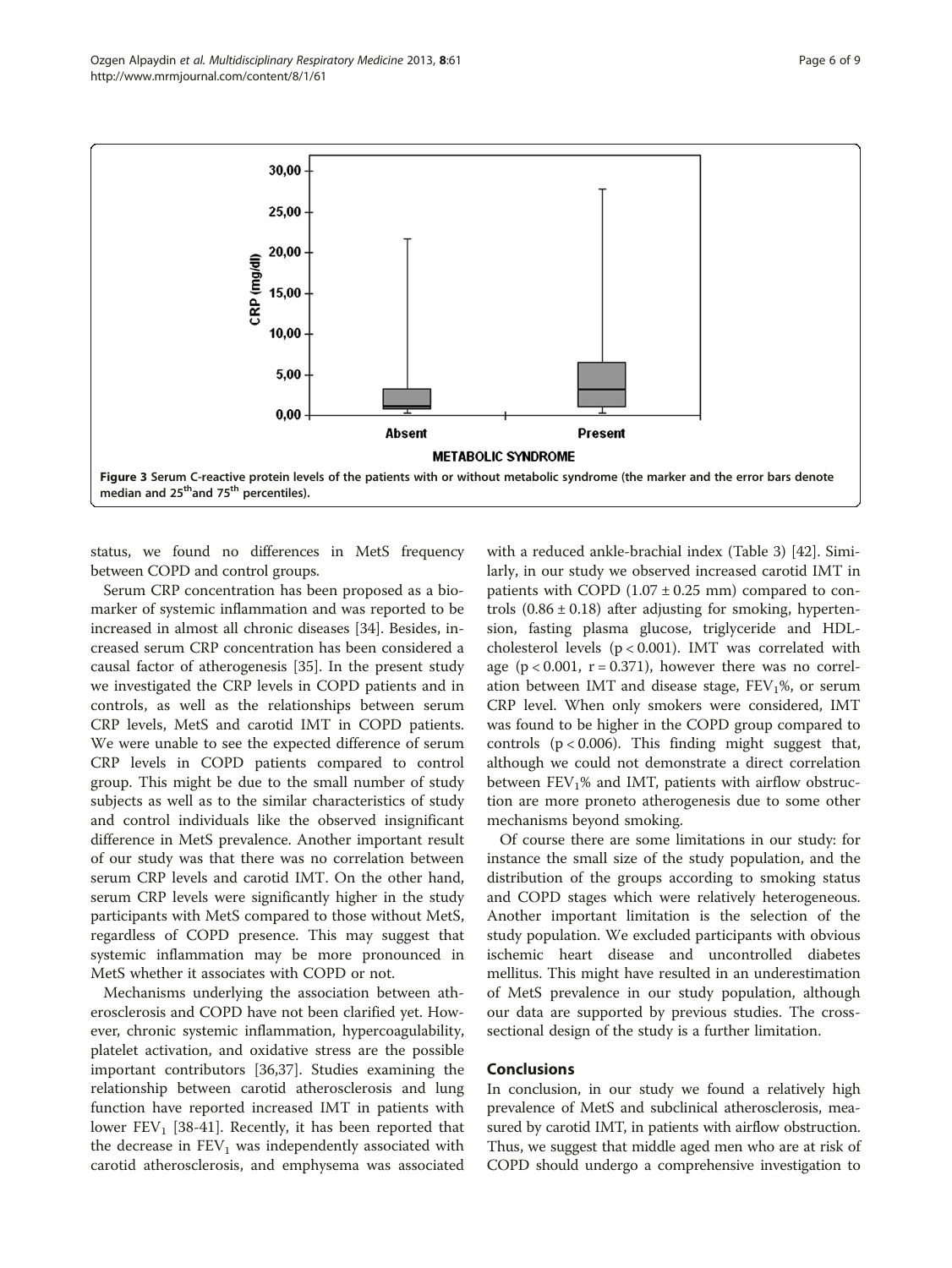<span id="page-6-0"></span>Table 3 Studies on the relationship between airway obstruction and atherosclerosis

| Reference                                          | N     | Population                                                                                             | Design                  | Methodology                                                                                                                                             | <b>Comments</b>                                                                                                     |
|----------------------------------------------------|-------|--------------------------------------------------------------------------------------------------------|-------------------------|---------------------------------------------------------------------------------------------------------------------------------------------------------|---------------------------------------------------------------------------------------------------------------------|
| Engström G, 2001 [39]                              | 207   | Smokers without history of cardiovascular<br>disease                                                   | Cohort- cross sectional | Spirometry, calf plethysmography at 55 years,<br>spirometry, ankle-arm blood pressure and carotid<br>ultrasound at 68 years                             | The risk of developing atherosclerosis is<br>associated with the degree of<br>ventilatory capacity                  |
| Zureik M, 2001 [11]                                | 656   | Adults without coronary heart disease                                                                  | Cohort-cross sectional  | Peak expiratory flow at the baseline, carotid B-mode<br>ultrasound at baseline and 2 and 4 years later                                                  | Reduced lung function is associated<br>with carotid atherosclerosis in the<br>elderly                               |
| Schroeder EB. The ARIC<br>study, 2005 [40]         |       | 14.000 Adults                                                                                          | Cross-sectional         | Lung function, ankle-brachial index (ABI), carotid<br>intimal-medial thickness (IMT), presence of carotid<br>plaques                                    | Association between decreased FEV1<br>and decreased ABI/increased IMT in the<br>full cohort                         |
| Iwamoto et al., 2009 [41] 305                      |       | Smokers with airflow limitation, age-<br>matched control smokers, control never-<br>smokers            | Cross-sectional         | Chest radiogram, spirometry, blood sampling, and<br>carotid ultrasound                                                                                  | Exaggerated subclinical atherosclerosis<br>in smokers with airflow limitation                                       |
| Barr RG, et al., the MESA<br>Lung Study, 2012 [42] | 3,642 | Multi-Ethnic participants aged 45-84 years Cross-sectional<br>without clinical cardiovascular disease. |                         | Spirometry, carotid intima-media thickness (IMT),<br>ankle-brachial index (ABI) and coronary artery<br>calcium (CAC), percentage of emphysema-like lung | Association between airway obstruction<br>and emphysema with subclinical<br>atherosclerosis in the carotid arteries |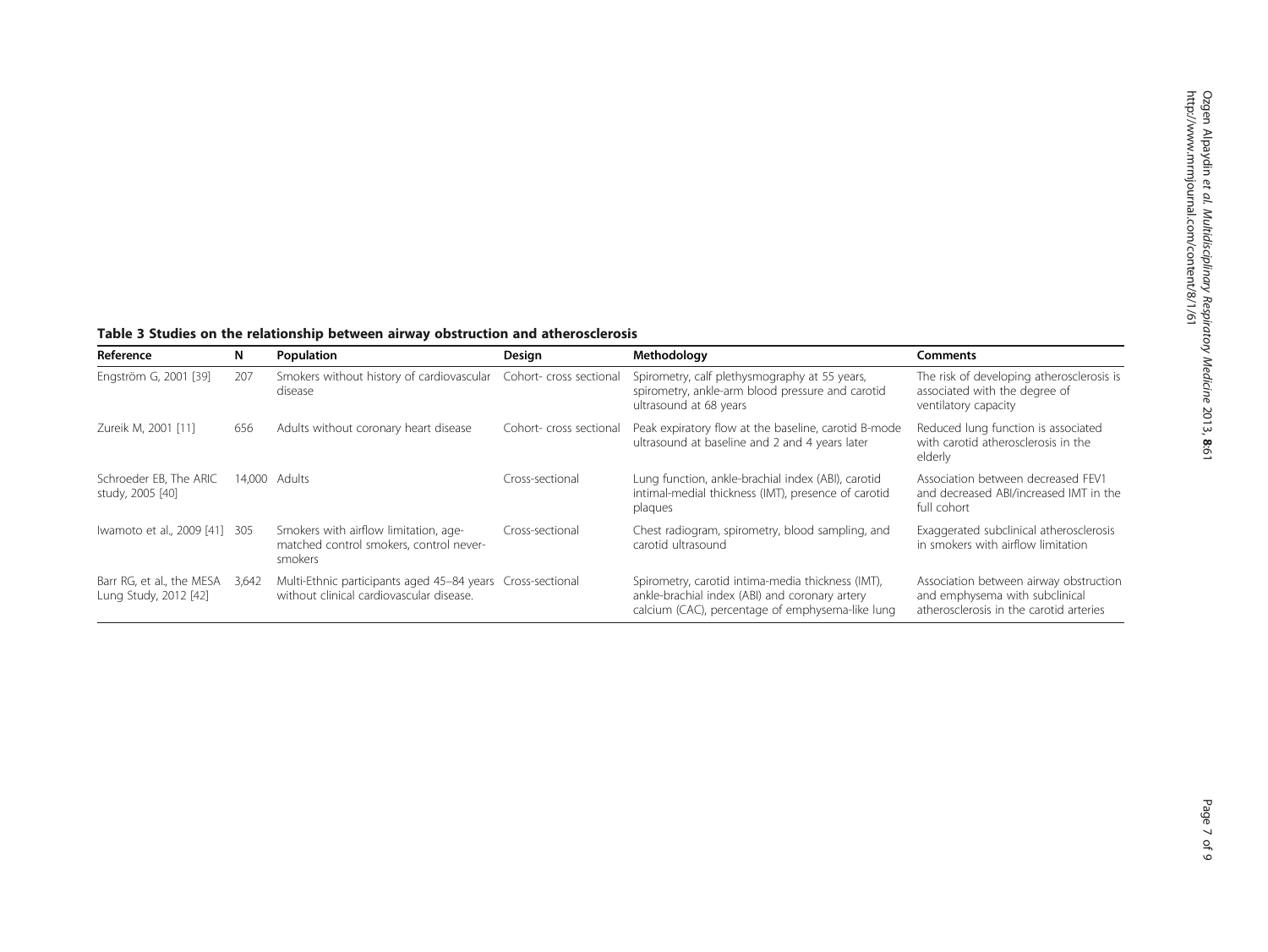<span id="page-7-0"></span>diagnose other possible components of systemic inflammatory syndrome beyond COPD. Furthermore, the comorbidities associated with COPD should be evaluated in every patient.

#### Competing interest

The authors declare that they have not competing interest.

#### Acknowledgement

This study was funded by the Scientific Research Projects Committee of Celal Bayar University.

#### Author details

<sup>1</sup>Department of Pulmonary Diseases, Dokuz Eylul University Medical Faculty, Inciraltı, 35340 Izmir, Turkey. <sup>2</sup>Department of Pulmonary Diseases, Celal Bayar University Medical Faculty, Manisa, Turkey. <sup>3</sup>Department of Radiology, Celal Bayar University Medical Faculty, Manisa, Turkey. <sup>4</sup>Department of Biochemistry, Celal Bayar University Medical Faculty, Manisa, Turkey.

#### Received: 23 July 2013 Accepted: 23 July 2013 Published: 17 September 2013

#### References

- Global Strategy of Diagnosis, Management and Prevention of COPD; 2006. [www.goldcopd.org.](http://www.goldcopd.org) Date last updated: December 2009.
- 2. Agusti AG: COPD, a multi component disease: implications for management. Respir Med 2005, 99:670–682.
- 3. Sin DD, Anthonisen NR, Soriano JB, Agusti AG: Mortality in COPD: role of comorbidities. Eur Respir J 2006, 28:1245–1257.
- Bourdin A, Burgel PR, Chanez P, Garcia G, Perez T, Roche N: Recent advances in COPD: pathophysiology, respiratory physiology and clinical aspects, including comorbidities. Eur Respir Rev 2009, 18:198–212.
- 5. Hole DJ, Watt GC, Davey-Smith G, Hart CL, Gillis CR, Hawthorne VM: Impaired lung function and mortality risk in men and women: findings from the Renfrew and Paisley prospective population study. BMJ 1996, 313:711–715.
- Ebi-Kryston KL: Respiratory symptoms and pulmonary function as predictors of 10-year mortality from respiratory disease, cardiovascular disease, and all causes in the Whitehall Study. J Clin Epidemiol 1988, 41:251–260.
- 7. Schñnemann HJ, Dorn J, Grant BJ, Winkelstein W Jr, Trevisan M: Pulmonary function is a long-term predictor of mortality in the general population: 29-year follow-up of the Buffalo Health Study. Chest 2000, 118:656–664.
- 8. Maclay JD, McAllister DA, MacNee W: Cardiovascular risk in chronic obstructive pulmonary disease. Respirology 2007, 12:634–641.
- 9. Sin DD, Wu L, Man SF: The relationship between reduced lung function and cardiovascular mortality: a population-based study and a systematic review of the literature. Chest 2005, 127:1952–1959.
- 10. Sin DD, Man SF: Why are patients with chronic obstructive pulmonary disease at increased risk of cardiovascular diseases? The potential role of systemic inflammation in chronic obstructive pulmonary disease. Circulation 2003, 107:1514–1519.
- 11. Zureik M, Benetos A, Neukirch C, Courbon D, Bean K, Thomas F, Ducimetière P: Reduced pulmonary function is associated with central arterial stiffness in men. Am J Respir Crit Care Med 2001, 164:2181–2185.
- 12. Lee YH, Shin MH, Kweon SS, Rhee JA, Ryu SY, Ahn HR, Choi JS: Metabolic syndrome and carotid artery parameter in Koreans aged 50 years and older. Circ J 2010, 74:560–566.
- 13. Ogata T, Yasaka M, Yamagishi M, Seguchi O, Nagatsuka K, Minematsu K: Atherosclerosis found on carotid ultrasonography is associated with atherosclerosis on coronary intravascular ultrasonography. J Ultrasound Med 2005, 24:469–474.
- 14. Pignoli P, Tremoli E, Poli A, Oreste P, Paoletti R: Intimal plus medial thickness of the arterial wall: a direct measurement with ultrasound imaging. Circulation 1986, 74:1399–1406.
- 15. Ebrahim S, Papacosta O, Whincup P, Wannamethee G, Walker M, Nicolaides AN, Dhanjil S, Griffin M, Belcaro G, Rumley A, Lowe GD: Carotid plaque, intima media thickness, cardiovascular risk factors, and prevalent cardiovascular disease in men and women: the British Regional Heart Study. Stroke 1999, 30:841–850.
- 16. Alberti KG, Zimmet P, Shaw J: Metabolic syndrome–a new world-wide definition. A Consensus Statement from the International Diabetes Federation. Diabet Med 2006, 23:469–480.
- 17. Dekker JM, Girman C, Rhodes T, Nijpels G, Stehouwer CD, Bouter LM, Heine RJ: Metabolic syndrome and 10-year cardiovascular disease risk in the Hoorn Study. Circulation 2005, 112:666-673.
- 18. Cornier MA, Dabelea D, Hernandez TL, Lindstrom RC, Steig AJ, Stob NR, Van-Pelt RE, Wang H, Eckel RH: The metabolic syndrome. Endocr Rev 2008, 29:777–822. doi:10.1210/er.2008-0024.
- 19. Marquis K, Maltais F, Duguay V, Bezeau AM, LeBlanc P, Jobin J, Poirier P: The metabolic syndrome in patients with chronic obstructive pulmonary disease. J Cardiopulm Rehabil 2005, 25:226–232.
- 20. Lam KB, Jordan RE, Jiang CQ, Thomas GN, Miller MR, Zhang WS, Lam TH, Cheng KK, Adab P: Airflow obstruction and the metabolic syndrome: the Guangzhou Biobank Cohort Study. Eur Respir J 2010, 35:317–323.
- 21. Lohman TG, Roche AF, Martorell R: Anthropometric standardization reference manual. Champaign: Human Kinetics Books; 1988:1–55.
- 22. Landbo C, Prescott E, Lange P, Vestbo J, Almdal TP: Prognostic value of nutritional status in chronic obstructive pulmonary disease. Am J Respir Crit Care Med 1999, 160:1856–1861.
- 23. Poirier P, Després JP: Waist circumference, visceral obesity, and cardiovascular risk. J Cardiopulm Rehabil 2003, 23:161–169.
- 24. Pickering TG, Hall JE, Appel LJ, Falkner BE, Graves J, Hill MN, Jones DW, Kurtz T, Sheps SG, Roccella EJ, Subcommittee of Professional and Public Education of the American Heart Association Council on High Blood Pressure Research: Recommendations for blood pressure measurement in humans and experimental animals: Part 1: blood pressure measurement in humans: a statement for professionals from the Subcommittee of Professional and Public Education of the American Heart Association Council on High Blood Pressure Research. Hypertension 2005, 45:142–161.
- 25. American Thoracic Society: Lung function testing: selection of reference values and interpretative strategies. Am Rev Respir Dis 1991, 144:1202–1218.
- 26. Salonen JT, Salonen R: Ultrasound B-mode imaging in observational studies of atherosclerotic progression. Circulation 1993, 87:56–65.
- 27. Mannino DM, Watt G, Hole D, Gillis C, Hart C, McConnachie A, Davey Smith G, Upton M, Hawthorne V, Sin DD, Man SF, Van-Eeden S, Mapel DW, Vestbo J: The natural history of chronic obstructive pulmonary disease. Eur Respir J 2006, 27:627–643.
- 28. Fabbri LM, Rabe KF: From COPD to chronic systemic inflammatory syndrome? Lancet 2007, 370:797–799.
- 29. Ford ES, Giles WH: A comparison of the prevalence of the metabolic syndrome using two proposed definitions. Diabetes Care 2003, 26:575–581.
- 30. Ford ES, Giles WH, Dietz WH: Prevalence of the metabolic syndrome among US adults: findings from the third National Health and Nutrition Examination Survey. JAMA 2002, 287:356–359.
- 31. Kozan O, Oguz A, Abaci A, Erol C, Ongen Z, Temizhan A, Celik S: Prevalence of the metabolic syndrome among Turkish adults. Eur J Clin Nutr 2007, 61:548–553.
- 32. Onat A, Ceyhan K, Basar O, Erer B, Toprak S, Sansoy V: Metabolic syndrome: major impact on coronary risk in a population with low cholesterol levels-a prospective and cross-sectional evaluation. Atherosclerosis 2002, 165:285–292.
- 33. Watz H, Waschki B, Kirsten A, Müller KC, Kretschmar G, Meyer T, Holz O, Magnussen H: The metabolic syndrome in patients with chronic bronchitis and COPD: frequency and associated consequences for systemic inflammation and physical inactivity. Chest 2009, 136:1039–1046.
- 34. Broekhuizen R, Wouters EF, Creutzberg EC, Schols AM: Raised CRP levels mark metabolic and functional impairment in advanced COPD. Thorax 2006, 61:17–22.
- 35. Torzewski M, Rist C, Mortensen RF, Zwaka TP, Bienek M, Waltenberger J, Koenig W, Schmitz G, Hombach V, Torzewski J: C-reactive protein in the arterial intima: role of C-reactive protein receptor-dependent monocyte recruitment in atherogenesis. Arterioscler Thromb Vasc Biol 2000, 20:2094–2099.
- 36. Fimognari FL, Scarlata S, Conte ME, Incalzi RA: Mechanisms of atherothrombosis in chronic obstructive pulmonary disease. Int J Chron Obstruct Pulmon Dis 2008, 3:89–96.
- 37. Invernizzi G: Persistence of systemic inflammation in COPD in spite of smoking cessation. Multidiscip Resp Med 2011, 6:210-211.